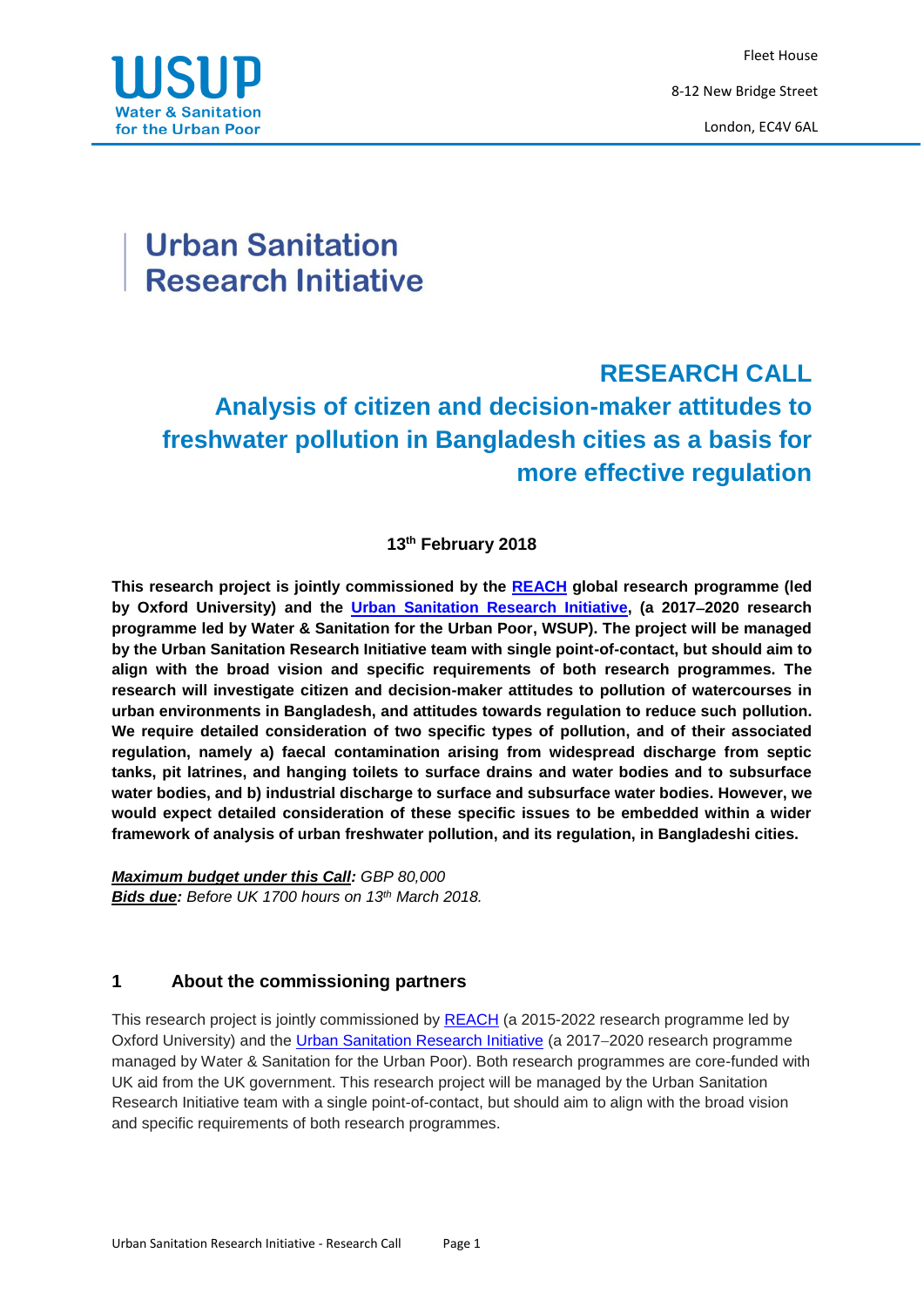

#### *1.1 REACH: Improving water security for the poor*

REACH is a global research programme to deliver water security for the poor by delivering worldclass science that transforms policy and practice. Rapid urban growth, unregulated pollution from industry, extreme floods and droughts, lack of reliable and safe drinking water, and increasing damage to water ecosystems threaten economies and undermine the lives of the poor. However, better evidence is needed to guide institutional and infrastructure investments which unlock growth opportunities and help people move out of poverty.

The REACH programme will improve water security for over five million poor people by generating new evidence on water security through an innovative, interdisciplinary, risk-based approach; establishing science, practitioner and enterprise partnerships to ground research in approaches that will benefit the poor; building capacity and networks for the next generation of water managers and scientists in Africa and South Asia.

Our research is focused on fragile states in regions where water security challenges are greatest and poverty most acute. REACH has core research programmes across eight Water Security Observatories in Bangladesh, Ethiopia and Kenya to implement in-depth interdisciplinary research on water security and poverty. In each observatory, we are carrying out an in-depth, long-term and interdisciplinary study on water security and poverty.

The **[observatory](http://reachwater.org.uk/research/where-we-work/water-security-for-an-urban-river/)** based in Dhaka, Bangladesh, aims to support the Government of Bangladesh's ambition for industrial growth, whilst minimising environmental damage and public health impacts, particularly for the poor relying on rivers for drinking, cooking, washing and bathing. This will be achieved through analysing water quality risks and their impact on human health, as well as exploring the linkages between industrial growth, poverty reduction, and water security. New models and tools will enable regulatory agencies and industry to quickly assess the effectiveness of pollution reduction initiatives, and help the government understand the likely outcomes of different economic and environmental policies and programmes, particularly for the poor. The research team consists of academics from Bangladesh University of Engineering and Technology, University of Dhaka and University of Oxford.

For more information, see [http://reachwater.org.uk/.](http://reachwater.org.uk/)

#### *1.2 The Urban Sanitation Research Initiative*

WSUP is a not-for-profit company that helps transform cities to benefit the millions who lack access to water and sanitation. We were created in 2005 as a response to the unprecedented urban explosion that has left cities unable to provide basic services, such as access to a toilet or drinking water, to lowincome communities. We are based in the UK with offices in six countries in sub-Saharan Africa and Asia. Since inception we have helped nearly 15 million people access better water and sanitation services. For more information about WSUP's vision and approach, see [www.wsup.com](http://www.wsup.com/)

This research is being commissioned under the WSUP-led Urban Sanitation Research Initiative. The Urban Sanitation Research Initiative is a 2017–2020 research initiative currently focused in Bangladesh, Ghana and Kenya. The primary aim of this initiative is to deliver research that builds national evidence bases around pro-poor urban sanitation, and that drives policy change and wider sector change in the three focus countries and globally.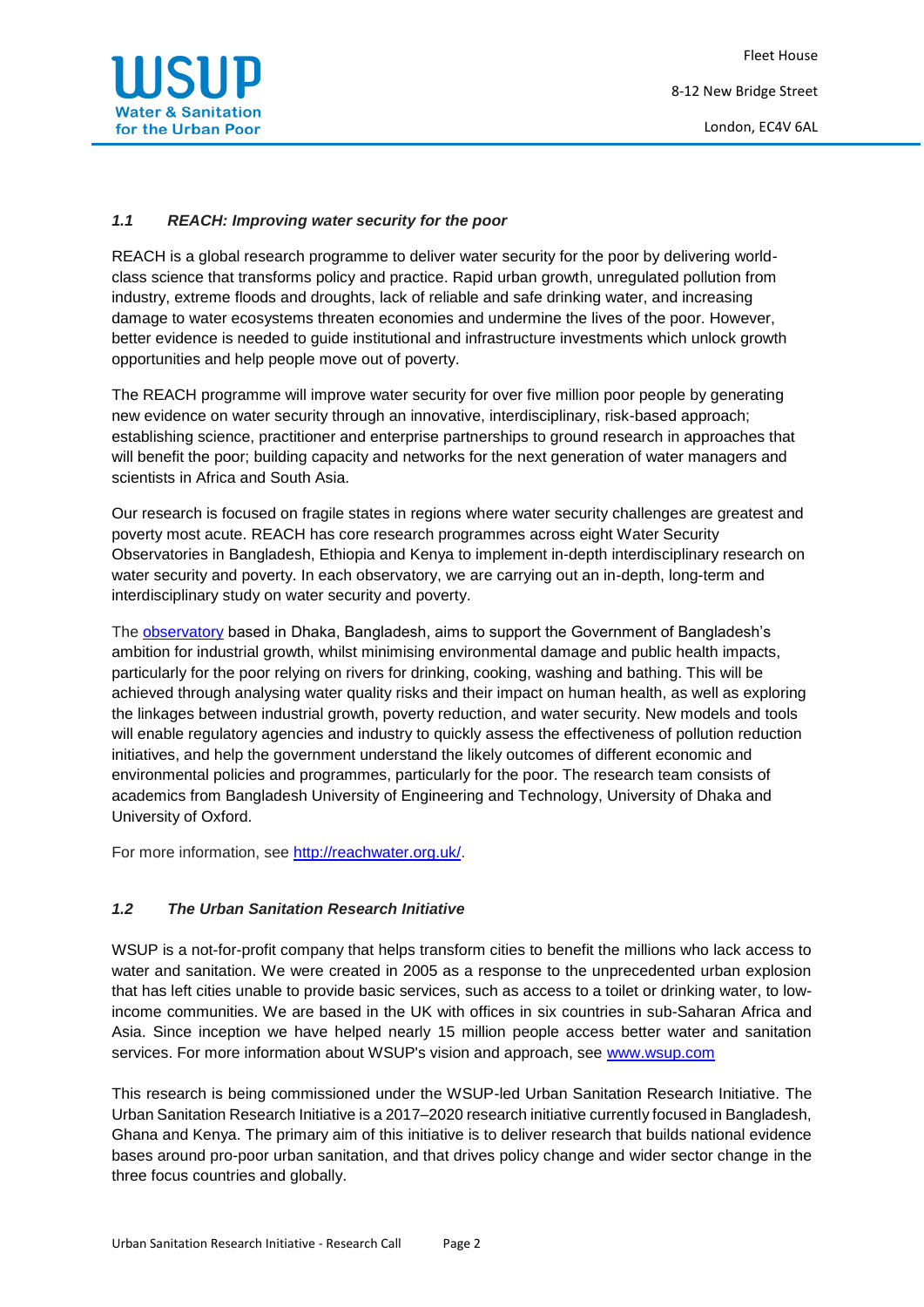

Within this wider initiative, the Urban Sanitation Research Initiative Bangladesh is designed to feed into the national evidence base around pro-poor urban sanitation in Bangladesh, helping to drive policy change and wider sector change. The Urban Sanitation Research Initiative Bangladesh is managed by WSUP in strategic partnership with the Centre for Water Supply and Waste Management (ITN – BUET) and the International Centre for Diarrhoeal Disease Research, Bangladesh (icddr,b).

The Urban Sanitation Research Initiative focuses on five broad areas: 1) sanitation businesses and market development; 2) institutional frameworks and capacity; 3) sanitation models, user behaviour, and user experience; 4) public finance and sanitation planning; and 5) regulation and smart enforcement. This Call is in Area 5.

For more information about the vision and aims of the Urban Sanitation Research Initiative, and for information about other Calls, see [www.wsup.com/research](http://www.wsup.com/research)

#### *1.3 Sector influence aim*

*To understand the attitudes of Bangladeshi decision-makers on urban freshwater pollution and contribute to the development of an effective and politically viable regulatory model for discharge of faecal sludge and industrial pollutants.* 

# **2 Nature of the research**

#### *2.1 Background*

Pollution of urban watercourses is widespread and severe in Bangladeshi cities, as a result of inflows including municipal wastewater, faecal waste from domestic sanitation facilities, and industrial discharges. Diverse regulations to control pollutant discharge exist, but are weakly enforced. Development of effective and workable "smart regulation" approaches will require understanding of social and political attitudes towards urban freshwater pollution, such that regulatory authorities can work towards a regulatory model that is effective but at the same time politically viable. In this context, this research project will investigate citizen and decision-maker attitudes to pollution of watercourses in urban environments in Bangladesh, and attitudes towards regulation to reduce such pollution.

# *2.2 Aims, approach and design*

We require detailed consideration of two specific types of pollution, and of their associated regulation, namely **a)** faecal contamination arising from widespread discharge from septic tanks, pit latrines, and hanging toilets to surface drains and surface and subsurface water bodies, and **b)** industrial discharge to surface and subsurface water bodies. However, we would expect detailed consideration of these specific issues to be embedded within a wider framework of analysis of urban freshwater pollution, and its regulation, in Bangladeshi cities. This research must be carried out in Dhaka or a sub-division of Dhaka, but bidders may include two or more cities alongside Dhaka if deemed useful and deliverable within the maximum budget. Bidders are not constrained in their choice of additional cities as long as their proposal can provide clear justification for the towns/cities selected.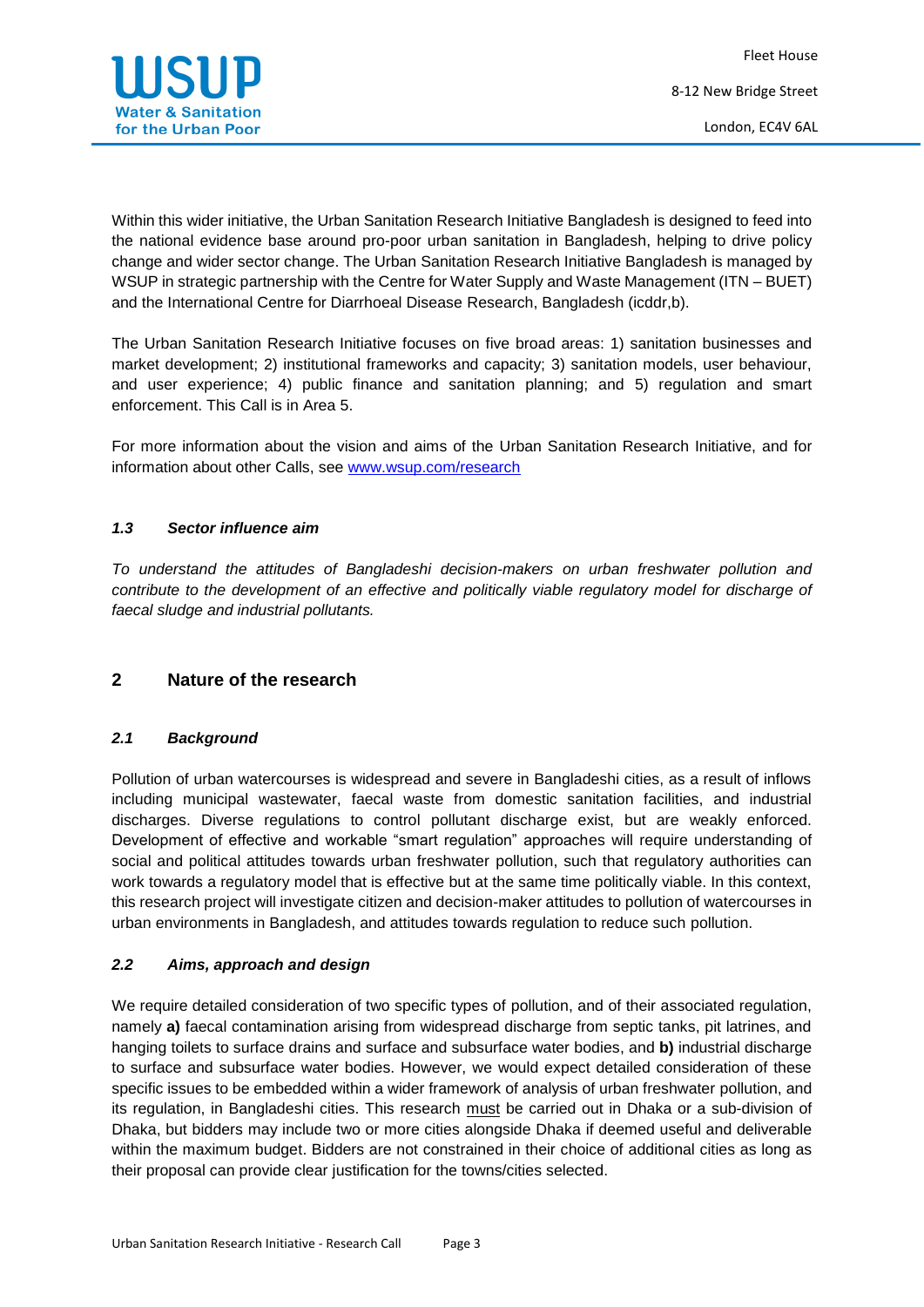Fleet House 8-12 New Bridge Street London, EC4V 6AL



We would expect the research to focus on attitudes and regulation, not pollution per se; in line with this, we would expect the necessary understanding of pollutant flows to be probably based on collation of existing data (including data already collected under the REACH programme). Bidders should outline how they will collate such data. We note that the primary focus should be on pollutants that constitute a direct and major threat to urban health, most notably faecal pathogens and toxic compounds of industrial origin (including metals and toxic organic compounds). However, it is recognised that other pollutants (including eutrophic pollutants) may have a strong influence on attitudes and may be incorporated.

We would likely expect this research to follow a phased design, with **1)** initial literature review and initial stakeholder interviews to provide grounding information; followed by **2)** detailed analysis of citizen attitudes and decision-maker/politician attitudes to freshwater pollution in its different forms, including domestic faecal contamination and industrial discharges (both will require specific analysis of attitudes towards different types of pollution, e.g. faecal pathogens, heavy metals, organic compounds, whether particular organoleptic properties are considered more polluting than others, etc.) and to their social acceptability and regulation (including comparative work that assesses whether attitudes of citizens and decision-makers differ, and whether attitudes vary according to different types of pollution); leading to **3)** structured research (based for example on negotiation games) to identify ways forward for smart regulation, which should take account the political context and how this will effect implementation of any proposed regulation; and potentially (though not necessarily) **4)** evaluative/operational research exploring the effectiveness of a particular pilot-scale or full-scale regulatory approach or approaches.

This 4-phase model is here outlined as a possible approach, and other approaches which meet our aims for this research will be considered. This research should be explicitly viewed as **research-intopolicy**, with pro-active strategies applied at all stages to increase the likelihood that this work will have a tangible and significant influence on policy; among other elements, this will require detailed understanding of the political and institutional barriers to effective regulation, and detailed analysis of ways in which these might be overcome.

#### *2.3 Terms and Conditions*

The following are core requirements for work carried out under the Urban Sanitation Research Initiative:

- **1) Research must fully meet relevant research ethics requirements:** All research must be carried out in compliance with research ethics standards as rigorous as would be applied in a UK setting, and in compliance with the law and with best practice in the country or countries in which research is carried out.
- **2) Research design should pay careful attention to gender equality/equity considerations:** Bidders should explicitly ensure that their proposed design, analysis and research-into-policy work is taking full account of gender equality and equity.
- **3) Research-into-policy should be considered a core element:** Research-into-policy should be considered a core element at all levels and stages of research design; not an after-thought once the "real research" has been completed.

For more detailed explanation, see the Core Requirements Form attached as Appendix A, which must be completed by all bidders and submitted with the bid (see Section 8).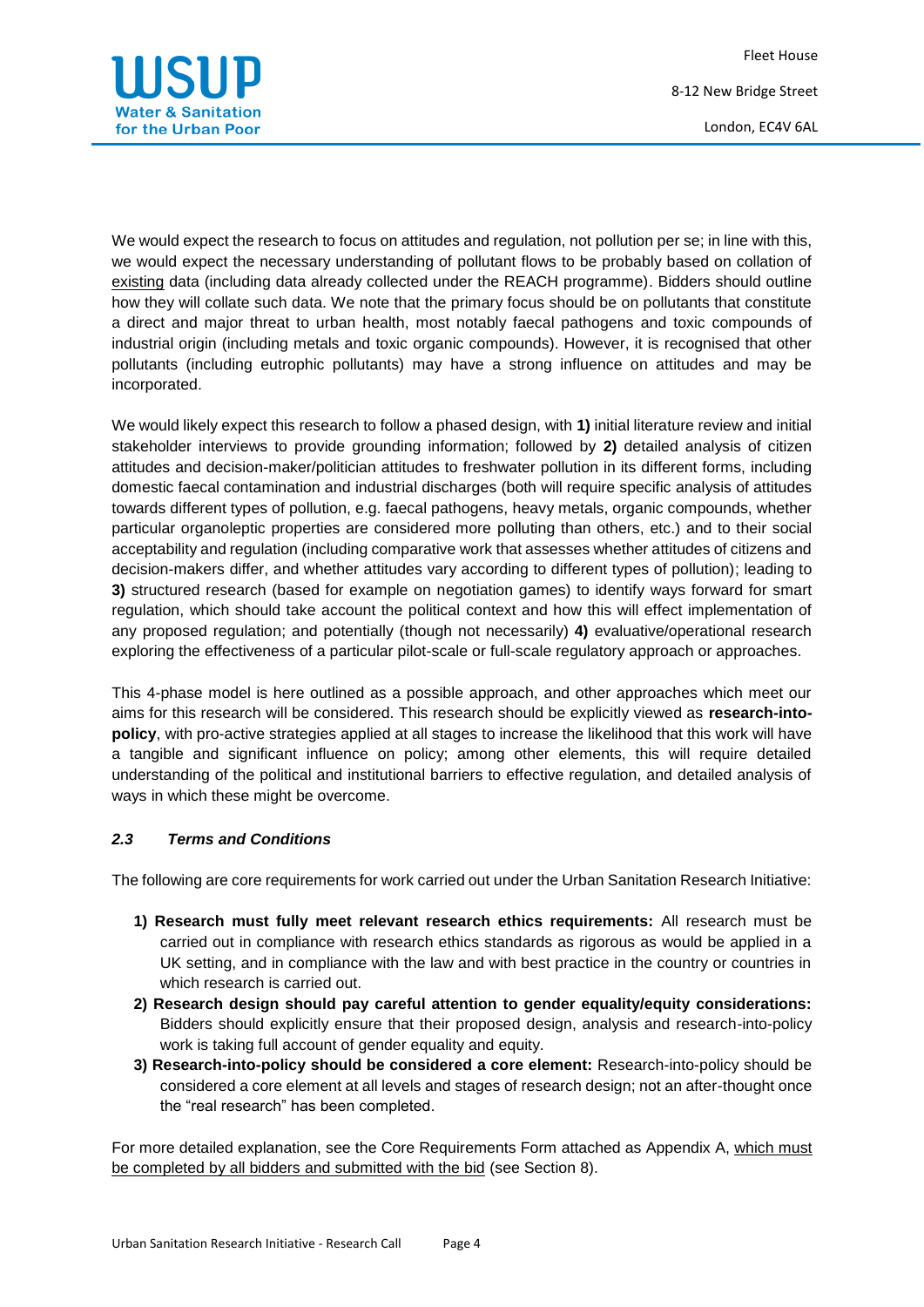

#### *2.4 Deliverables*

Assuming an approach along the lines of that suggested in Section 2.2, the following deliverables are required:

**a)** an inception report (about 5 pages) detailing the methodology to be followed, within 4 weeks of project start; **b)** a literature review; and **c)** the main final report, written as a research paper in the publication format required by a named peer-reviewed journal [*see section 2.5 for schedule for submission of deliverables*].

In addition, we require **d)** a brief monthly email update on progress (bulletpoint format is sufficient), and **e)** short (2-5 page) six-monthly reports on progress (so two such reports under the present contract).

The inception report (a) and the six-monthly report (e) must include specific short sections indicating how the Core Requirements (Appendix A) are being met. Bidders may also choose to offer additional deliverables, potentially including i) a second research paper, or ii) deliverables (policy briefs, other documents, powerpoints, workshop presentations, blog posts or photos or videos for the REACH and Urban Sanitation Research Initiative websites, etc.) designed for in-country or international communication. Deliverable (c) is a research paper, to be written as a journal article in the format of a named journal (not as a report for WSUP, REACH or Bangladeshi stakeholders).

All deliverables should be written and laid out to publication-ready standard, with strong attention to clarity of structure, quality of wording, and professional layout; reports of poor quality will not be accepted.

If the researcher judges it necessary, WSUP/REACH will respect embargo on reporting findings to be published in a peer-reviewed journal. However, this is a policy influence programme, and WSUP/REACH will expect to be able to make public headline findings (typically understood to mean any content that is included in the Abstract, though with re-wording, and potentially including basic methodology detail and headline findings not included in the Abstract but required for reasonable understanding of the study's central findings) before journal publication. We expect a mutually constructive approach on this: WSUP/REACH recognising that the researcher may not be able to make full findings public before journal publication, the researcher understanding that WSUP/REACH must have the option to immediately disseminate headline findings to key audiences. One approach which bidders may find useful is to commit to delivery of a 1-3 summary report on findings for free use by REACH, WSUP and partners: this approach will ensure that the researcher maintains control over precisely what elements are made public and precisely which should be considered embargoed until journal publication (though this does not rule out the possibility of WSUP/REACH requesting additional information be made public if the summary omits detail necessary for headline understanding).

#### *2.5 Schedule*

The timeline envisaged for this work is indicated in the table below. Bidders may propose timeline adjustments, with reasoned justification and in accordance with their proposed approach if significantly different to that suggested in Section 2.2; however, timely start-up and delivery will be one of the bid evaluation criteria (see Section 8.2). Please note that when we refer to drafts in the below schedule,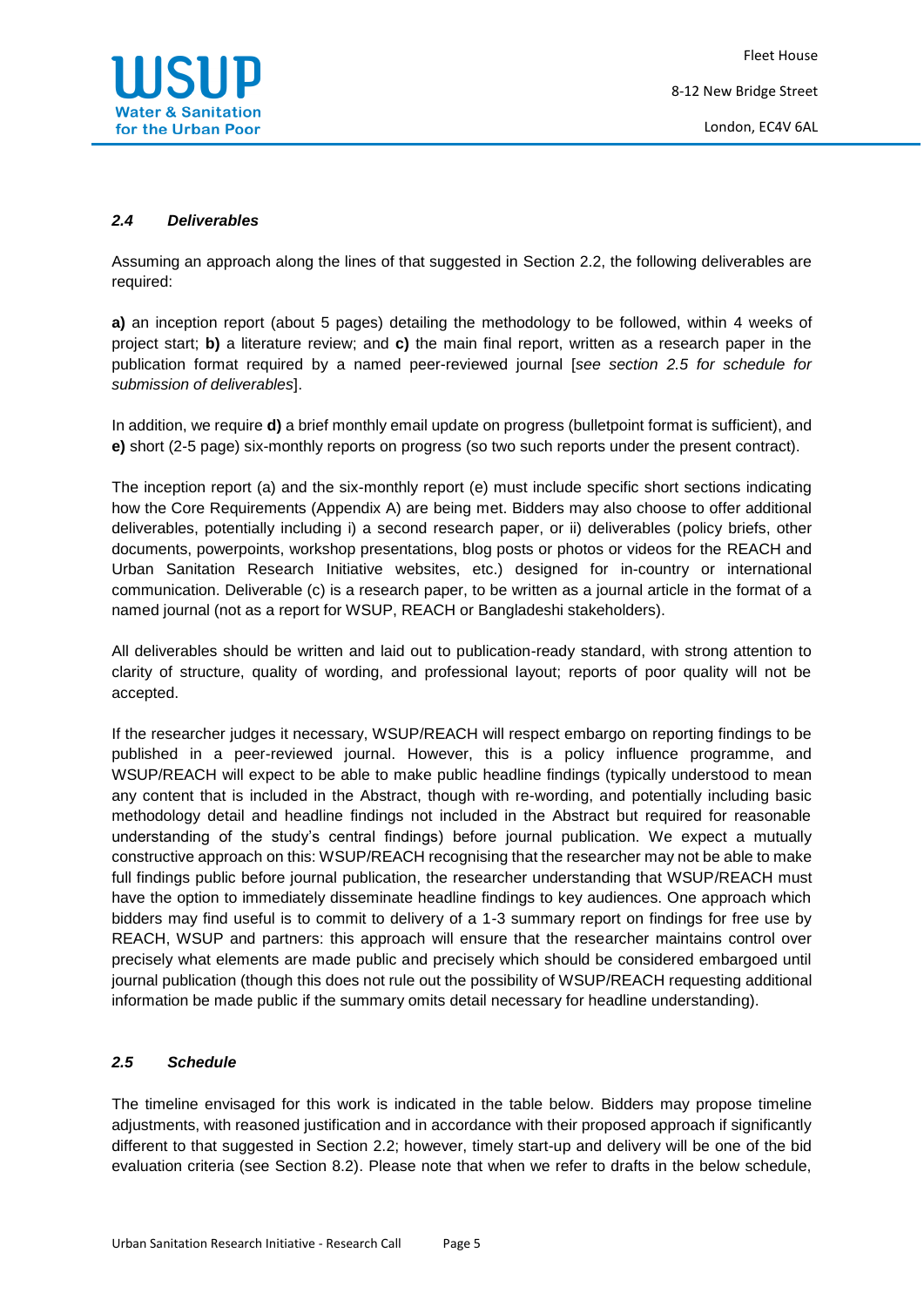

these should be fully complete and finalised texts (not incomplete texts pending completion before final submission).

| <b>Date</b>                       | Milestone/deliverable                                          |
|-----------------------------------|----------------------------------------------------------------|
| Before UK 1700 of 13th March 2018 | <b>Bid submission</b>                                          |
| 26 <sup>th</sup> March 2018       | Start date                                                     |
| 16th April 2018                   | <b>Inception report</b>                                        |
| 14th May 2018                     | <b>Literature review</b>                                       |
| Implementation phase              | Print and other dissemination deliverables to be proposed by   |
|                                   | bidder; see guidance above; note our preference for phased     |
|                                   | deliverables in accordance with a phased project design        |
| $13th$ March 2019                 | Final deliverables received, having responded adequately to    |
|                                   | review/improvement comments from WSUP, REACH and               |
|                                   | other possible reviewers on earlier drafts of report (the      |
|                                   | deliverables schedule proposed by the bidder should specify    |
|                                   | draft report submission dates at least 4 weeks prior to final  |
|                                   | deadline). Where a deliverable is an article for submission to |
|                                   | a peer-reviewed journal, this should be submitted to WSUP      |
|                                   | and partners in draft and final form. <sup>1</sup>             |

We stress that this is a 12-month project with no possibility of costed or no-cost extension, and research design will need to take this into account.

# **3 Team profile**

We are open to different team structures for this work. Effective delivery of this research will almost certainly require a Bangladeshi partner, but we are open to bids led by Bangladeshi or non-Bangladeshi institutions, and will identify the winning bid primarily on the basis of the quality of the proposed methodology. We require a single lead through which all contracts, negotiation and invoicing should be managed.

# **4 Intellectual property**

**.** 

This is an academic research contract, and as such the researchers will retain full intellectual property rights for this research, subject to the deliverables requirements indicated above, but with full rights granted to WSUP/REACH immediately and in perpetuity to reproduce and use the findings of the research as WSUP/REACH deem fit, including in WSUP/REACH publications drawing on the research findings, and including by partners of the Urban Sanitation Research Initiative Bangladesh and REACH.

<sup>&</sup>lt;sup>1</sup> We do not require research papers to be submitted to the named journal by the specified deliverable date; but we will non-contractually expect publication, and will favour bidders who have a significant academic publication record and own-incentives for prompt journal publication. We (WSUP, REACH and partners) expect to have full opportunity, with sufficient time allocation, to review and respond to research papers in journal article format; we reserve the opportunity to withhold corresponding payment until we are satisfied with the quality of each paper, which may require no modifications, minor modifications, or major modifications. Our focus will be on methodological/intellectual quality and readability; if there is any disagreement about interpretation of findings and questions of judgement, we will request that our views be given sensible consideration, but in the final analysis respect the researchers' academic independence.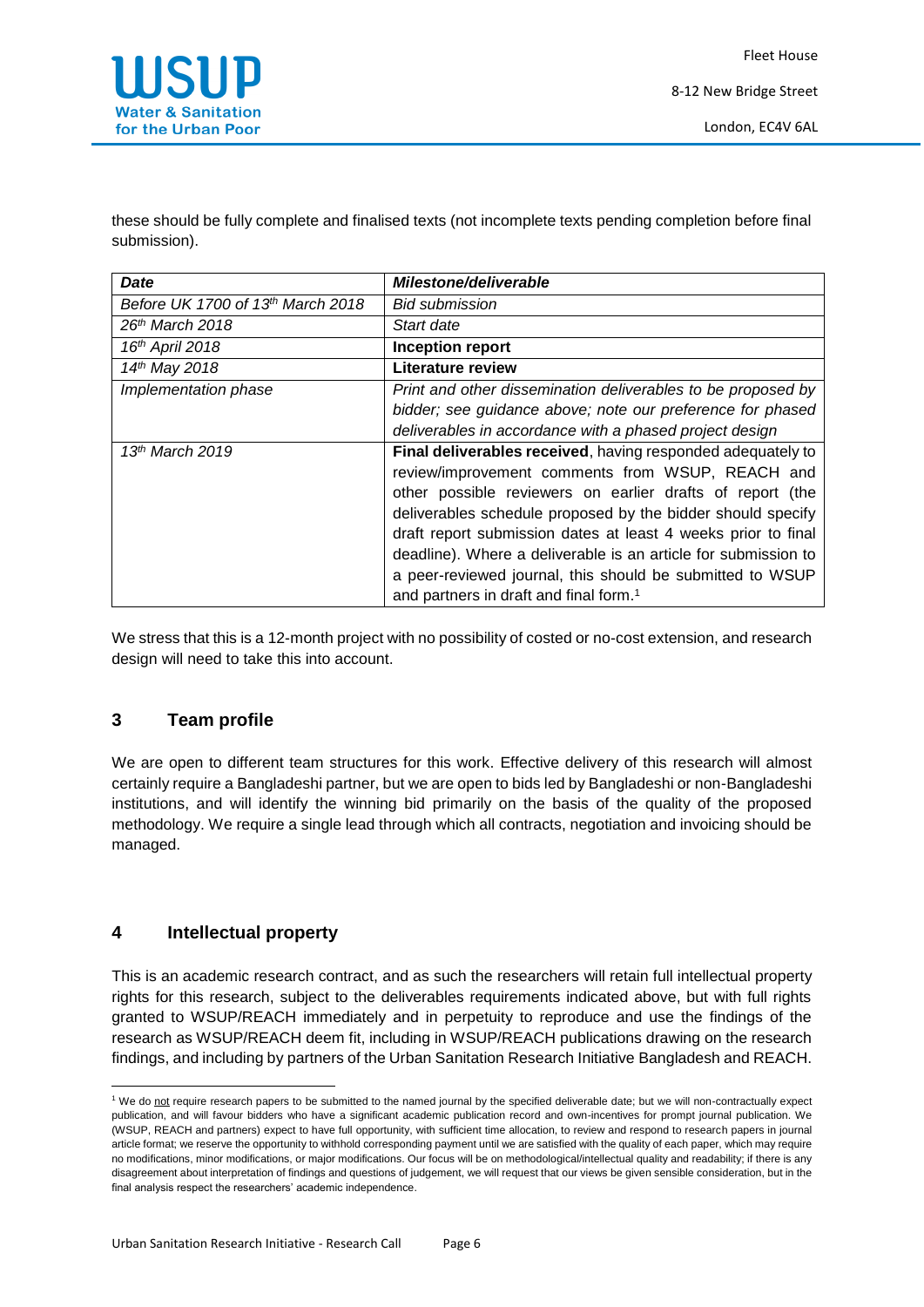

In any use by WSUP/REACH or partners of findings arising from this research, the researchers will be duly credited. For full details of intellectual property rights, bidders should review WSUP's standard Research Agreement, available on request, and the Terms and Conditions of REACH Catalyst Grants, also available on request. [See also comments above under Section 2.4, in regard to publication of headline findings by WSUP and partners before journal publication.]

# **5 Reporting and liaison**

The Task Manager for this work will be Rosie Renouf, WSUP Research Officer. Close liaison will also be expected with Farzana Begum (WSUP Bangladesh Research & Policy Lead), Guy Norman (WSUP Director of Research & Evaluation), and Katrina Charles (Co-Director of the REACH programme at Oxford University).

# **6 Contract terms**

A standard WSUP Research Agreement format will be used, subject to the Researcher's agreement with the term. Where the bidder is a consortium, a contract (Research Agreement) will be signed with a single prime; we cannot consider multiple contracts under a single Call.

# **7 Payments**

# *7.1 Payment schedule*

Payment will be 20% on contract signature, 50% on delivery of substantive midterm deliverables [to be negotiated with bidder] by a date in 2018 [to be negotiated with bidder], and 30% on acceptance by WSUP (in close consultation with REACH) of final version of deliverable (c) of acceptable quality. All payments will require prior invoicing.

# *7.2 Budget*

Up to GBP 80,000, inclusive of VAT (sales tax) or other taxes; this amount will be expected to cover all costs, including any sub-contracting of staff, any travel costs, and the full costs (including venue and participant travel costs as required) of any workshops or similar meetings; any sub-contracting of staff; and the full costs (travel and time) of any visits to WSUP/REACH offices in Bangladesh or (if judged necessary and included in the proposal) in London/Oxford. Over and above this budget, we will additionally consider bearing a cost of up to GBP 1,500 for journal publication, if the selected journal/s for publication of this research require payment for open-access; this will be subject to specific negotiation with the selected bidder (likely including a time-limit of article acceptance for publication within 6 months of the termination of this contract).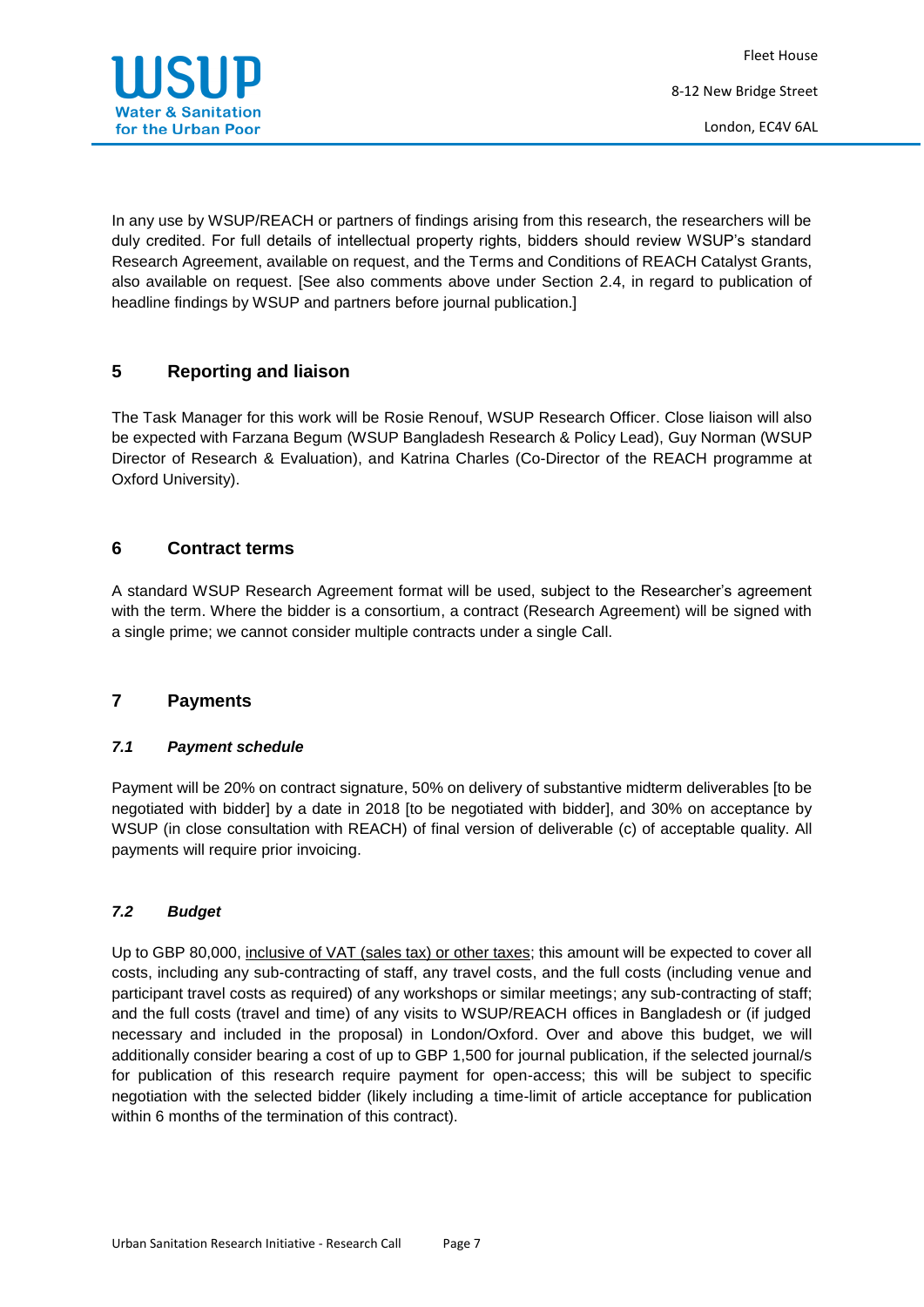

# **8 Bidding procedure**

#### *8.1 Bid format*

Bid format is designed to make bidding relatively easy, with a focus on the proposed methodology. Bids should be submitted to erl@wsup.com before UK 1700 hours (5 pm) of 13<sup>th</sup> March 2018. We stress the importance of adhering strictly to the instructions below, including word counts; we do not expect to receive long standard texts detailing bidders' previous experience, over and above the requirements indicated.

The bid document should contain only the following numbered sections:

- **1) Name of lead bidding organisation**
- **2) Name and email of primary contact**
- **3) Brief summary of relevant experience of lead organisation and other participating organisations or key individuals, indicating and describing 3 recent most-relevant projects** (*max 750 words*)
- **4) Statement of the justification for and aims of this research as expressed by the bidder.** We are interested primarily in academic justification, not ethical justification (*max 300 words*)
- **5) Statement of the approach and methodology to be used (***max 750 words***).** This statement can include decisions left open pending more detailed analysis, but we encourage bidders to develop a strong methodology (including clear statement of the duration and likely scheduling of all work including in-country work). [See also Section 2.3 and Appendix A.]
- **6) Statement of the available start-up date and anticipated final completion date.** See Deliverables section.
- **7) Statement of anticipated day allocations of all participants in the research.** Include any subcontracted participants, with participants named as far as is possible.
- **8) Summary budget breakdown in tabular form.** Clearly indicate total budget (maximum GBP 80,000).
- **9) Indication of first-choice named open-access journal/s for publication of this work.** Please indicate any requirement for payment for open-access.

#### You should also separately attach the following two documents:

**A) Up to three CVs** including **a) the lead researcher** (i.e. person who will take primary responsibility for design and management oversight of this research, and for research journal publication) and **b) the person with highest allocation of days.** [*This may in some cases be the same person.*]

**B) A completed copy of the Core Requirements Form:** see Appendix A.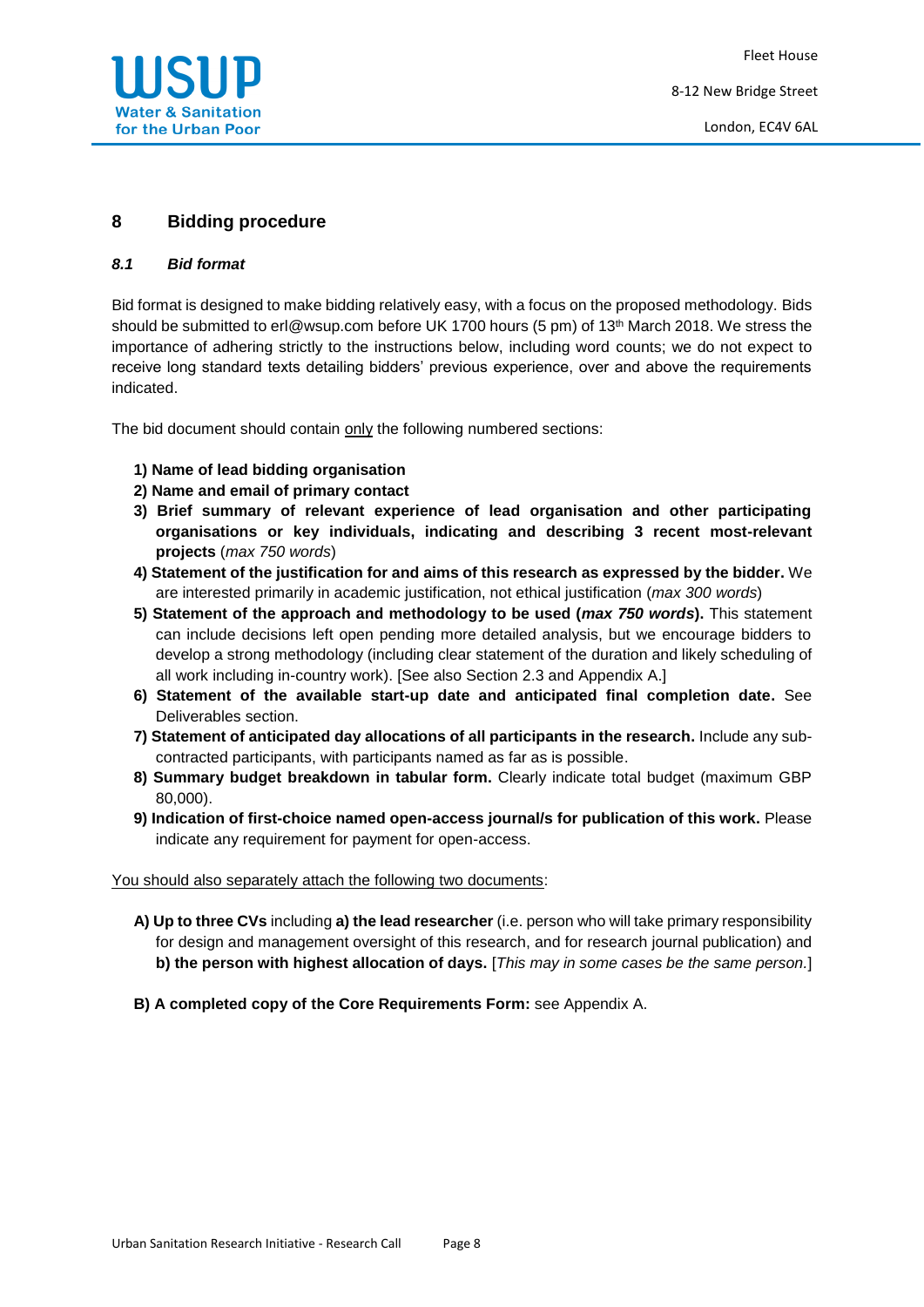

8-12 New Bridge Street

London, EC4V 6AL

#### **In summary: your submitted bid should comprise 2 documents plus 1-3 CVs.**

Please name your files as follows, where XXXXX is a single-word no-spaces summary bidder name (e.g. JENKINSON, CUNIKRI, URBANRT) of up to 10 letters:

 XXXXX-bid XXXXX-core-requirements-form XXXXX-CV1 (etc)

#### *8.2 Bid scoring criteria*

Bids will be scored on the following criteria:

| <b>CRITERION</b>                                                                                                                            | <b>Points</b> |
|---------------------------------------------------------------------------------------------------------------------------------------------|---------------|
| a) Adherence to requirements for bid format and demonstration of clear writing/formatting skills                                            |               |
| b) Quality and appropriateness of research team, as evidenced by Bid Sections 3, 7 and CVs                                                  | 20            |
| c) Strength of understanding of the research concept, and strength of methodology, as evidenced by<br>Bid Sections 4 and 5                  | 30            |
| d) Demonstration that this research will effectively meet the core requirements, as evidenced by the<br>Core Requirements Form (Appendix A) | 20            |
| e) Rapid start-up and commitment to deadlines, as indicated by Bid Section 6                                                                | 10            |
| f) Value for money                                                                                                                          |               |
| ΤΩΤΑΙ                                                                                                                                       | 100           |

#### *8.3 Pre-submission consultation*

We are very happy to respond to clarification queries of any sort prior to bid submission: please email erl@wsup.com before UK 1000 hours of 2<sup>nd</sup> March 2018. We would expect most clarification queries to come to us earlier than this. Where we consider that the response to a query should (for reasons of fairness) be shared with all bidders, we will do so by emailing all bidders who have already contacted us to express an interest in bidding: so if you want to be included in any such mail-out, please let us know promptly.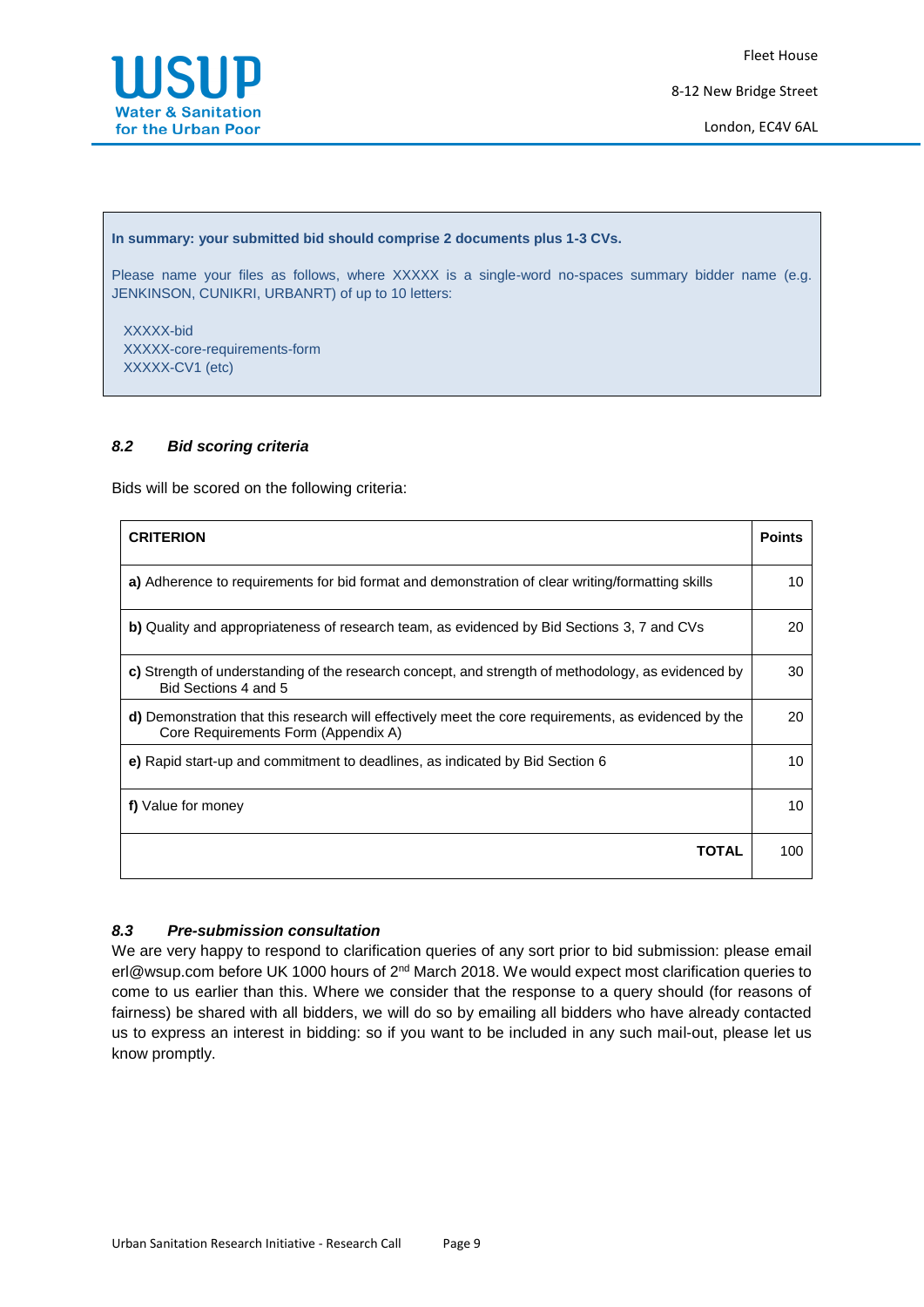

# **Appendix A: Core Requirements Form – Urban Sanitation Research Initiative**

As indicated in Section 8.1, all bids should include a completed copy of this Core Requirements Form, which asks you to briefly clarify how you proposal will meet the three core requirements of research under the Urban Sanitation Research Initiative, as outlined in Section 2.3.

# **Requirement 1: Research must fully meet relevant research ethics requirements**

**All research must be carried out in compliance with research ethics standards as rigorous as would be applied in a UK setting, and in compliance with the law and with best practice in the country or countries in which research is carried out.** We note that some types of research (*for example, a study involving invasive treatments or biopsy sampling of human subjects*) will have extremely stringent research ethics requirements; other types of research (*for example, a desk study of institutional frameworks*) will have minimal research ethics requirements, beyond the need for due rigour, balance and consultation, and informed consent in any interviews; other types of research (*for example, a study involving household survey to collect information about slum communities*) will have research ethics requirements intermediate between these two extremes. We note also that researchers must take full responsibility, at the bidding and research implementation stages, for ensuring that relevant research ethics requirements are duly met, in letter and in spirit.

**QUESTIONS YOU NEED TO ANSWER:** How will you ensure that your research is carried out in compliance with research ethics standards as rigorous as would be applied in a UK setting, and in compliance with the law and best practice in the country or countries in which research is carried out.

write here, maximum 150 words (please adhere strictly to this maximum word count)

# **Requirement 2: Research design should pay careful attention to gender equality/equity considerations**

**Bidders should explicitly ensure that their proposed design, analysis and research-into-policy work is taking full account of gender equality and equity.** This is NOT a tick-box requirement for "including gender" in all research (indeed, bids may be scored down for "including gender" in tick-box ways which unhelpfully divert the research from its primary focus). Rather, our goal is to ensure that all bidders demonstrate that they have given serious thought to the possible implications of their research for women and girls, and include gender considerations in appropriate ways where this is important to exploration of the primary research question/s.

**i)** If this research in any way develops, or feeds into development of, a sanitation technology, sanitation service delivery model or sanitation policy, then this should be done in ways that ensure that that technology or model or policy fully meets the needs of women and girls; specific requirements of women and girls (including, but not restricted to, menstrual hygiene management and safety after dark) should be given due attention.

**ii)** If this research in any way assesses sanitation service quality, or recommends ways in which sanitation service quality should be assessed, then this should be done in ways that fully explore and disaggregate possible differences in sanitation service quality as experienced by women and girls and by men and boys; again, specific requirements of women and girls should be given due attention.

**iii)** If this research in any way uses or promotes some form of community consultation or expert consultation, then this should be done in ways that ensure that women's voices are heard as loudly as men's.

**iv)** More generally, researchers should interrogate their designs to consider gender implications in all respects and at all levels: for example, a WTP study might (or might not) find it relevant and useful to explore whether WTP differs between women and men; an organisational capacity study might (or might not) wish to explore